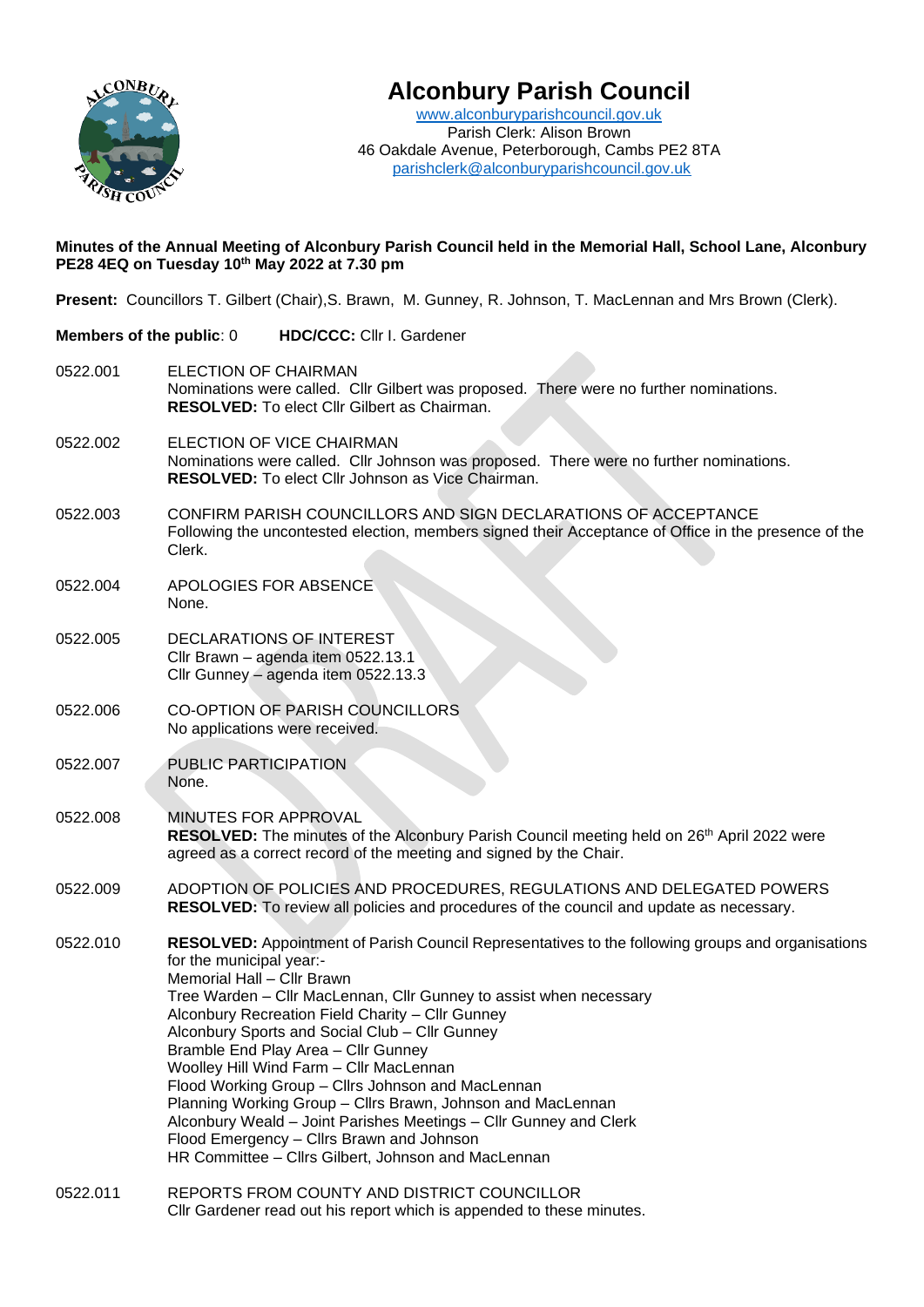0522.012 CROWN GARDENS

Cllr Gardener is attending a meeting with Crown Gardens (CG) on 31st May 2022. The Parish Council asked Cllr Gardener to press (CG) to resolve the issue of drug taking which is occuring on the village green as this had been brought to the attention of the Parish Council. Cllr MacLennan will also attend the meeting.

#### 0522.013 COUNCILLORS UPDATES FROM PREVIOUS MEETING

Verbal reports received from the Parish Councillors on their portfolio responsibilities and matters arising from previous meeting;

- 1. Memorial Hall Cllr Brawn reported that the Committee are not able to hold meetings due to lack of members.
- 2. Tree Warden

Cllr Gunney reported that he had met with another tree surgeon who will be providng a quotation for the next meeting.

Cllr MacLennan map all Parish Council trees over the summer period. The Clerk will send him a copy of the grass cutting maps to help him do this.

- 3. Alconbury Recreation Field Charity See agenda item 0522.014.
- 4. Alconbury Sports and Social Club Tickets are now on sale for the Queen Tribute and Elvis Tea party. Fun Day is on 4th July. Posters are being put up to try and involve the community.
- 5. Bramble End Play Area Next inspection is due at the end of May.
- 6. Woolley Hill Wind Farm No update.
- 7. Planning Working Group No update.
- 8. Alconbury Weald Joint Parishes Meetings Minutes from the last meeting have not yet been circulated.
- 0522.014 ALCONBURY RECREATION FIELD CHARITY GRANT REQUEST **RESOLVED:** To grant the request for £50.00 grant towards the Jubilee Fun Day
- 0522.015 VILLAGE CRIME The Clerk provided the following crime figures taken from [www.Police.uk](http://www.police.uk/) crime map: March 2022 – 5 reports of crime within the parish.
- 0522.016 THE ALCONBURY BROOK FLOOD GROUP No update.

0522.017 DEFIBRILLATOR

Cllr Johnson reported that Tesco had awarded Dawn Pupins a grant of £1,000.00 for a defibrillator in the parish and that he was helping her complete the paperwork. This means that there are sufficient funds for two parish defibrillators – at the memorial hall and shop.

**RESOLVED:** That Cllrs Brawn, Gilbert, Johnson and MacLennan will form a working group to take this forward and find out any other associated defibrillator installation costs and ongoing maintenance. Dawn Pupins will also be asked to join as an outside representative. The Clerk will ask David O'Brian, Alconbury/Buckworth CFR Group Coordinator to attend a meeting with the working party and to provide a cost for two defibrillators.

0522.018 NEIGHBOURHOOD PLAN To discuss and agree action – Deferred to next meeting.

0522.019 INFRASTRUCTURE To receive updates and agree any actions 1. Churchyard No update.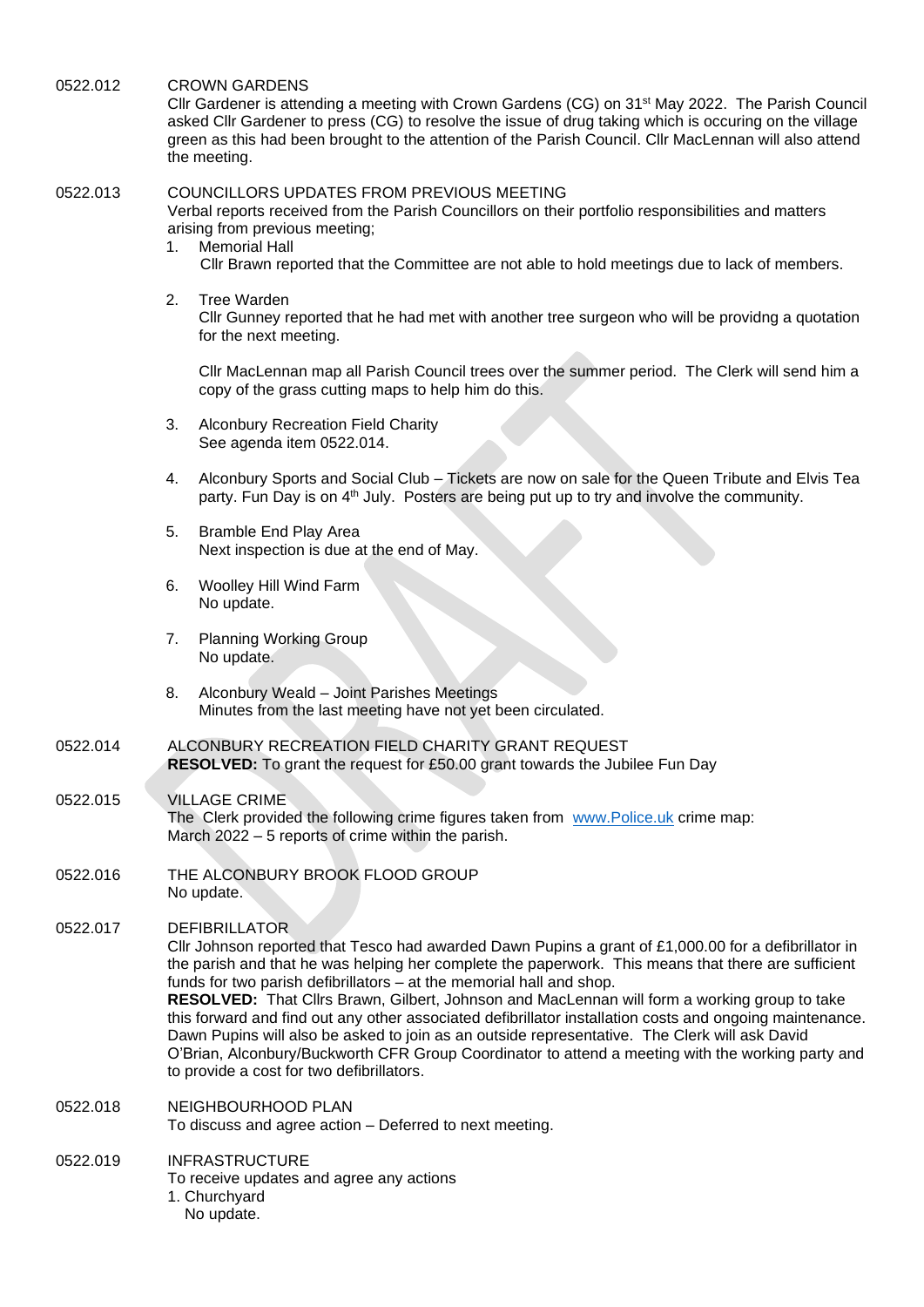2. Village Green

 **RESOLVED:** To accept the quotation from London House Signs in Brampton to restore the village sign. Cost £450.00 + VAT.

Highways has confirmed that they will undertake the repair of the hole on the village green.

3. Roads and Footpaths

Cllr MacLennan asked if the Parish Council could consider opening up an old ford and creating a footpath for pedestrian to access Parish Council land on Mill Road. The old ford is no longer marked on maps and would need be resurrected via a formal system which is longwinded. It was stated that the resurrection process was instigated for the Polecat Lane ford case and the Clerk was requested to ask the previous Clerk how far the Parish Council had got with it.

Cllr Johnson queried whether the grass beside the Parish Council land on Mill Road had ever been cut (the part adjacent to the gully that often gets blocked)".

4. General

 Cllr MacLennan reported that there is a line of bubbles and up welling's in the brook causing some form of algae growth. This will be reported to the flood group.

The bench opposite Crown Gardens is in need to repair. One slat is missing and several others are rotted. Quotations will need to be obtained for its repair however it is sometimes difficult to find anyone to do this. It was suggested that the Parish Council should have an approved contractor to carry out small maintenance jobs.

**RESOLVED:** Cllr Gilbert will ask contractors on the Alconbury Facebook page to register their interest with the Clerk in carrying out work for the parish Council on an ad hoc basis.

Cllr MacLennan requested an update on the issue where youths have been riding over the roundabout and along the brindle path which runs parallel to the A1 up to Brampton Hut.

0522.020 VILLAGE PUMP POSTS

No update on the replacement/refurbishment of the pump posts/surround.

0522.021 CCTV No update.

0522.022 IMPROVE OFFER TO TEENAGERS

The improvement of sport and play facilties for teenagers at the Sports and Social Club was discussed.

**RESOLVED:** Cllrs Gunney and MacLennan will form a working party and liaise with the Sports and Social Club to see if any improvements/provision of sport and play facilities are feasible and workable. A Facebook poll was suggested to ask residents what facilties they would like.

## 0522.023 MEMORIAL GARDEN

Cllr MacLennan would like the Parish Council create a memorial garden with space for benches, plaque and flower beds as space is running out on the village green. This will be discussed further at a later date.

#### 0522.024 PLANNING APPLICATIONS

1. Resolved comments submitted on applications:

• 22/00922/HHFUL demolish UPVC rear porch. demolish rear UPVC conservatory and replace with brick and flat roof structure at 12 Manor Lane Alconbury Huntingdon PE28 4EH **RESOLVED:** No material considerations.

2. Received update on previous planning applications:

- CCC/21/0262/FUL Alconbury Weald Education Campus Status: Pending decision.
- 22/00560/TREE 1 Great North Road, Alconbury, Huntingdon PE28 4ES Pending decision.

3. Office of the Traffic Commissioner application: OF0218329 SN: MARITIME TRANSPORT LIMITED - Increase at existing operating centre: Maritime Transport Limited, Home Farm Drive, Alconbury, Huntingdon, PE28 4WD New authorisation at this operating centre will be: 150 vehicle(s), 150 trailer(s)